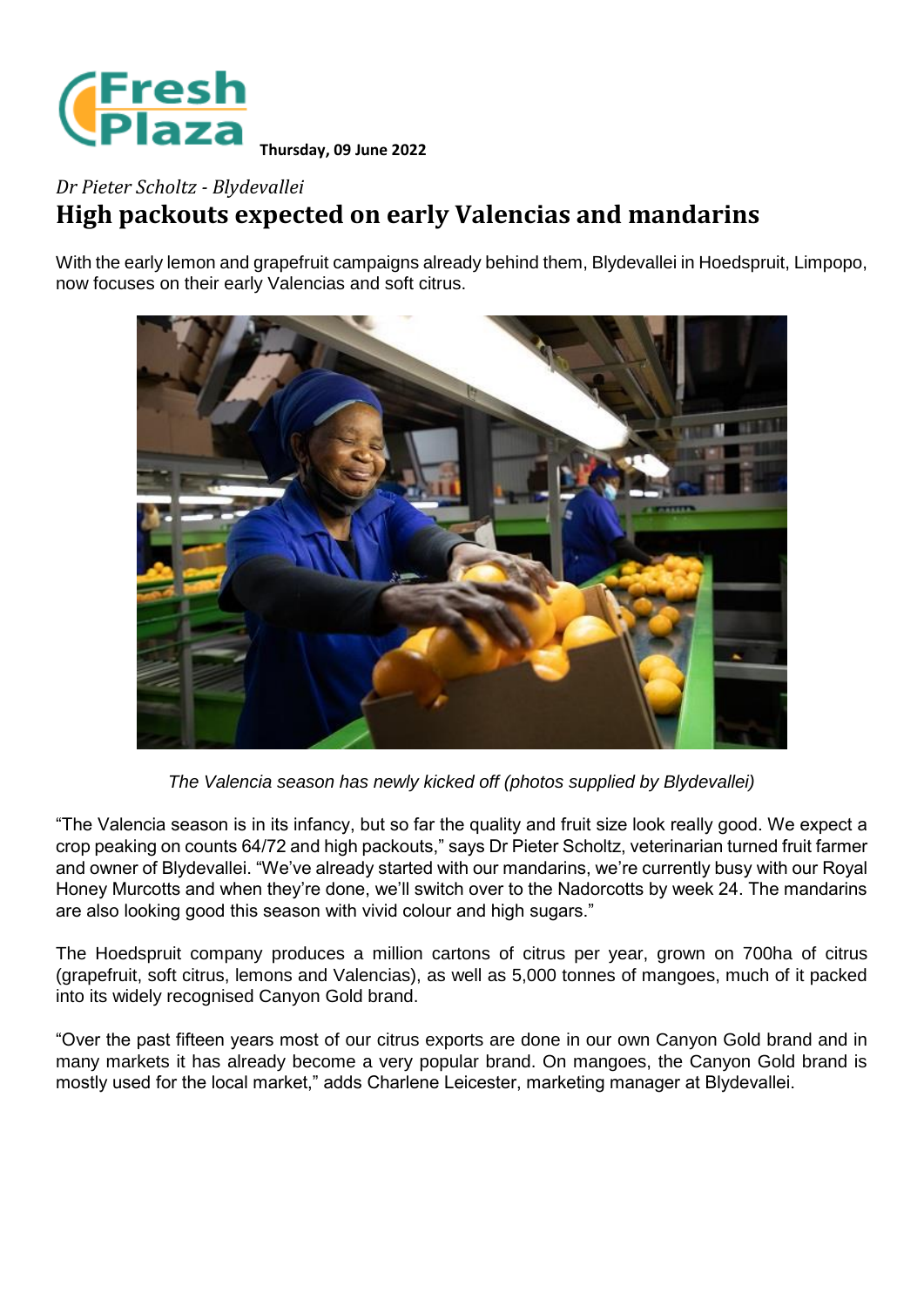

"When it comes to citrus we're as a producer fully integrated in the cost chain, so we produce citrus, we pack our own fruit and that of outside producers, and handle the fruit ourselves along the logistics chain to the end consumer," he says. "We do make use of exporters to specific markets or clients, but we also handle our own exports to, among others, Europe and China."

The closure of Chinese ports due to lockdown, as well as the war in Ukraine, have resulted in an exceptionally difficult grapefruit campaign this year. Blydevallei produces around 300,000 15kg cartons of class 1 grapefruit in a season.

"Unfortunately because we're so early on our lemons, most of the EU retail programmes haven't yet switched over and so most of our lemons go to receivers in the Middle East and Russia. Currently the European lemon market is fantastic."

The late rains fortunately came after their lemons were picked.



*From left to right: Blydevallei's Thabiso Ndlovu, Jabulani Mathebula and Samuel Morema*